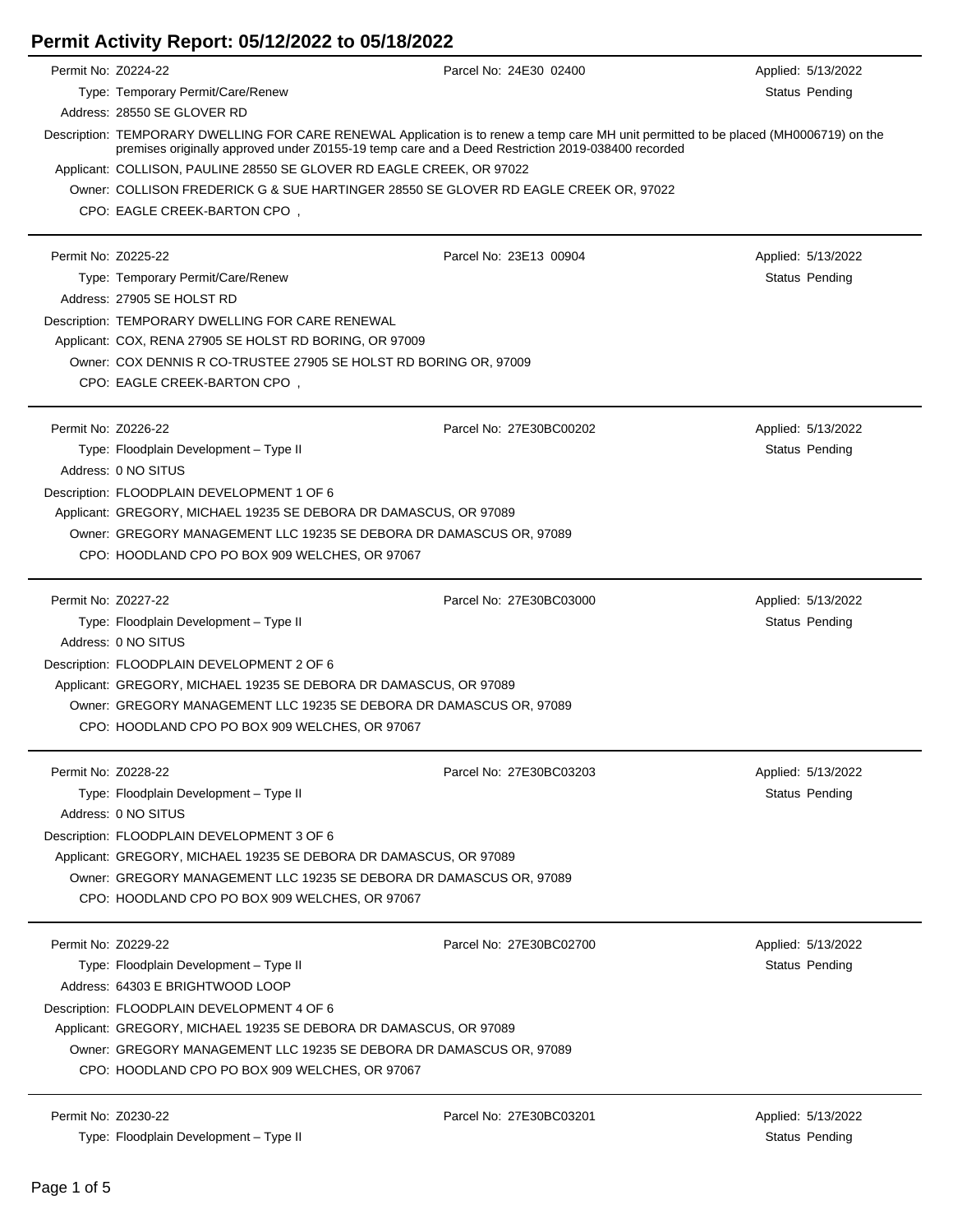|                     | Address: 64303 E BRIGHTWOOD LOOP RD                                                                                |                         |                       |
|---------------------|--------------------------------------------------------------------------------------------------------------------|-------------------------|-----------------------|
|                     | Description: FLOODPLAIN DEVELOPMENT 5 OF 6                                                                         |                         |                       |
|                     | Applicant: GREGORY, MICHAEL 19235 SE DEBORA DR DAMASCUS, OR 97089                                                  |                         |                       |
|                     | Owner: GREGORY MANAGEMENT LLC 19235 SE DEBORA DR DAMASCUS OR, 97089                                                |                         |                       |
|                     | CPO: HOODLAND CPO PO BOX 909 WELCHES, OR 97067                                                                     |                         |                       |
|                     |                                                                                                                    |                         |                       |
| Permit No: Z0231-22 |                                                                                                                    | Parcel No: 27E30BC03202 | Applied: 5/13/2022    |
|                     | Type: Floodplain Development - Type II                                                                             |                         | Status Pending        |
|                     | Address: 0 NO SITUS                                                                                                |                         |                       |
|                     | Description: FLOODPLAIN DEVELOPMENT 6 OF 6                                                                         |                         |                       |
|                     | Applicant: GREGORY, MICHAEL 19235 SE DEBORA DR DAMASCUS, OR 97089                                                  |                         |                       |
|                     | Owner: GREGORY MANAGEMENT LLC 19235 SE DEBORA DR DAMASCUS OR, 97089                                                |                         |                       |
|                     | CPO: HOODLAND CPO PO BOX 909 WELCHES, OR 97067                                                                     |                         |                       |
| Permit No: Z0232-22 |                                                                                                                    | Parcel No: 22E11DB00100 | Applied: 5/16/2022    |
|                     | Type: Modification                                                                                                 |                         | <b>Status Pending</b> |
|                     | Address: 13470 SE HWY 212                                                                                          |                         |                       |
|                     | Description: MODIFICATION TO DESIGN REVIEW                                                                         |                         |                       |
|                     | Applicant: ARNOLD, NATHAN 2000 SW 1ST AVE, SUITE 420 PORTLAND, OR 97201                                            |                         |                       |
|                     | Owner: GREENTREE ENTERPRISES INC 8655 SW CITIZENS DR STE 201 WILSONVILLE OR, 97070                                 |                         |                       |
|                     | CPO: CLACKAMAS (INACTIVE), OR                                                                                      |                         |                       |
|                     |                                                                                                                    |                         |                       |
| Permit No: Z0233-22 |                                                                                                                    | Parcel No: 21E12DA02400 | Applied: 5/16/2022    |
|                     | Type: Partition                                                                                                    |                         | Status Pending        |
|                     | Address: 15915 SE HAROLD AVE                                                                                       |                         |                       |
|                     | Description: PARTITION                                                                                             |                         |                       |
|                     | Applicant: YOUNG, BRIGGS 15915 SE HAROLD AVE PORTLAND, OR 97267                                                    |                         |                       |
|                     |                                                                                                                    |                         |                       |
|                     | Owner: YOUNG BRIGGS DEAN 15915 SE HAROLD AVE MILWAUKIE OR, 97267                                                   |                         |                       |
|                     | CPO: OAK GROVE COM COUNCIL CONTACT@OAKGROVECPO.ORG,                                                                |                         |                       |
|                     |                                                                                                                    |                         |                       |
| Permit No: Z0234-22 |                                                                                                                    | Parcel No: 22E05B 01600 | Applied: 5/16/2022    |
|                     | Type: Property Line Adjustment                                                                                     |                         | Status Pending        |
|                     | Address: 6564 SE LAKE RD                                                                                           |                         |                       |
|                     | Description: PROPERTY LINE ADJUSTMENT                                                                              |                         |                       |
|                     | Applicant: MARES, BRIAN 2525 E BURNSIDE ST PORTLAND, OR 97214                                                      |                         |                       |
|                     | Owner: 224 MEDICAL INVESTORS LLC PO BOX 42310 PORTLAND OR, 97242                                                   |                         |                       |
| CPO:,               |                                                                                                                    |                         |                       |
| Permit No: Z0235-22 |                                                                                                                    | Parcel No: 14E27 02401  |                       |
|                     |                                                                                                                    |                         | Applied: 5/16/2022    |
|                     | Type: Nonconforming Use - Alteration/Verification<br>Address: 35700 SE BLUFF RD                                    |                         | Status Pending        |
| Description: NCU    |                                                                                                                    |                         |                       |
|                     | Applicant: HALVERSON, SCOTT PO BOX 250 SANDY, OR 97055                                                             |                         |                       |
|                     | Owner: SWH LLC PO BOX 250 SANDY OR, 97055                                                                          |                         |                       |
|                     | CPO: COTTRELL CPO PO BOX 744 BORING, OR 97009                                                                      |                         |                       |
|                     |                                                                                                                    |                         |                       |
| Permit No: Z0236-22 |                                                                                                                    | Parcel No: 31E02C 01000 | Applied: 5/16/2022    |
|                     | Type: Greenway - Docks                                                                                             |                         | Status Pending        |
|                     | Address: 24180 SW PETES MOUNTAIN RD                                                                                |                         |                       |
|                     | Description: WILLAMETTE RIVER GREENWAY<br>Applicant: OLSON, CURTIS 17150 SW UPPER BOONES FERRY RD DURHAM, OR 97224 |                         |                       |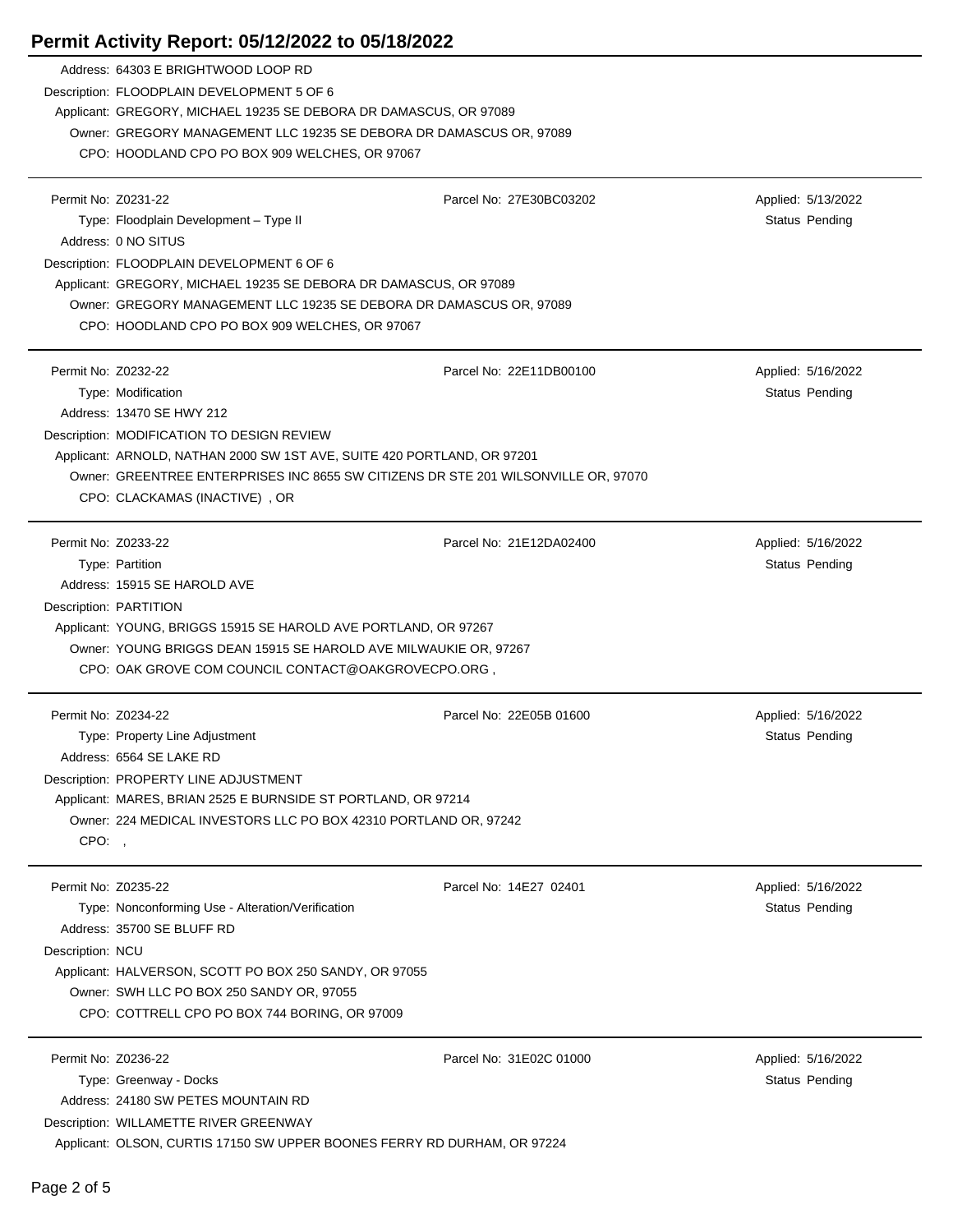Owner: KOVAL ALEKSANDER & VIKTORIA PO BOX 302 MARYLHURST OR, 97036 CPO: FAR WEST CPO 27480 SW STAFFORD ROAD WILSONVILLE, OR 97070

| Permit No: Z0237-22 |                                                                             | Parcel No: 31E02C 01000 | Applied: 5/16/2022 |
|---------------------|-----------------------------------------------------------------------------|-------------------------|--------------------|
|                     | Type: Construction Management Plan                                          |                         | Status Pending     |
|                     | Address: 24180 SW PETES MOUNTAIN RD                                         |                         |                    |
|                     | Description: CONSTRUCTION MANAGEMENT PLAN                                   |                         |                    |
|                     | Applicant: OLSON, CURTIS 17150 SW UPPER BOONES FERRY RD DURHAM, OR 97224    |                         |                    |
|                     | Owner: KOVAL ALEKSANDER & VIKTORIA PO BOX 302 MARYLHURST                    | OR, 97036               |                    |
| CPO:                |                                                                             |                         |                    |
|                     |                                                                             |                         |                    |
| Permit No: Z0238-22 |                                                                             | Parcel No: 51E09 01500  | Applied: 5/16/2022 |
|                     | Type: Home Occupation                                                       |                         | Status Pending     |
|                     | Address: 8600 S HWY 211                                                     |                         |                    |
|                     | Description: HOME OCCUPATION RENEWAL                                        |                         |                    |
|                     | Applicant: VAN GORDER, ANDREA 8600 S HWY 211 CANBY, OR 97013                |                         |                    |
|                     | Owner: VAN GORDER ANDREW & ANDREA 8600 S HWY 211 CANBY OR, 97013            |                         |                    |
|                     |                                                                             |                         |                    |
|                     | CPO: SOUTH CANBY (INACTIVE), OR                                             |                         |                    |
|                     |                                                                             |                         |                    |
| Permit No: Z0239-22 |                                                                             | Parcel No: 25E11 00701  | Applied: 5/16/2022 |
|                     | Type: Ag - Accessory Farmworker Dwelling                                    |                         | Status Pending     |
|                     | Address: 49400 SE MARMOT RD                                                 |                         |                    |
|                     | Description: RELATIVE FARMWORKER DWELLING                                   |                         |                    |
|                     | Applicant: EYCK TEN, RICHARD 49400 SE MARMOT RD SANDY, OR 97055             |                         |                    |
|                     | Owner: TEN EYCK RICHARD C 49400 SE MARMOT RD SANDY                          | OR, 97055               |                    |
|                     | CPO: BULL RUN CPO 12000 SE LAUGHLING WATER RD SANDY, OR 97055               |                         |                    |
|                     |                                                                             |                         |                    |
|                     |                                                                             |                         |                    |
| Permit No: Z0240-22 |                                                                             | Parcel No: 31E31 02200  | Applied: 5/16/2022 |
|                     | Type: Floodplain Development - Type II                                      |                         | Status Pending     |
|                     | Address: 6972 S KNIGHTS BRIDGE RD                                           |                         |                    |
|                     | Description: FLOODPLAIN DEVELOPMENT                                         |                         |                    |
|                     | Applicant: WILLIAMSON, ALYSSA 6970 S KNIGHTS BRIDGE RD CANBY, OR 97013      |                         |                    |
|                     | Owner: WILLIAMSON JOHN & ALYSSA 6970 S KNIGHTS BRIDGE RD CANBY OR, 97013    |                         |                    |
|                     | CPO: AURORA BUTTEVILLE BARLOW CPO 24780 NE PRAIRIE VIEW DR AURORA, OR 97002 |                         |                    |
|                     |                                                                             |                         |                    |
| Permit No: Z0241-22 |                                                                             | Parcel No: 12E29BA13501 | Applied: 5/17/2022 |
|                     | Type: Replat                                                                |                         | Status Pending     |
|                     | Address: 6787 SE ALBERTA AVE                                                |                         |                    |
|                     | Description: REPLAT TYPE 1                                                  |                         |                    |
|                     | Applicant: BERGERON, WILLIAM 818 SW 3RD AVE #221-18380 PORTLAND, OR 97204   |                         |                    |
|                     | Owner: OPAL LIVING LLC 818 SW 3RD AVE STE 221-18380 PORTLAND                | OR, 97204               |                    |
| CPO:,               |                                                                             |                         |                    |
|                     |                                                                             |                         |                    |
| Permit No: Z0242-22 |                                                                             | Parcel No: 31W28D 00600 | Applied: 5/17/2022 |
|                     | Type: Floodplain Development - Type II                                      |                         | Status Pending     |
|                     | Address: 25080 NE GRAHAM RD                                                 |                         |                    |
|                     | Description: FLOODPLAIN DEVELOPMENT                                         |                         |                    |
|                     | Applicant: KELLEY, CRAIG & SYBIL 25080 NE GRAHAM RD AURORA, OR 97002        |                         |                    |
|                     | Owner: KELLEY CRAIG C & SYBIL S 25080 NE GRAHAM RD AURORA OR, 97002         |                         |                    |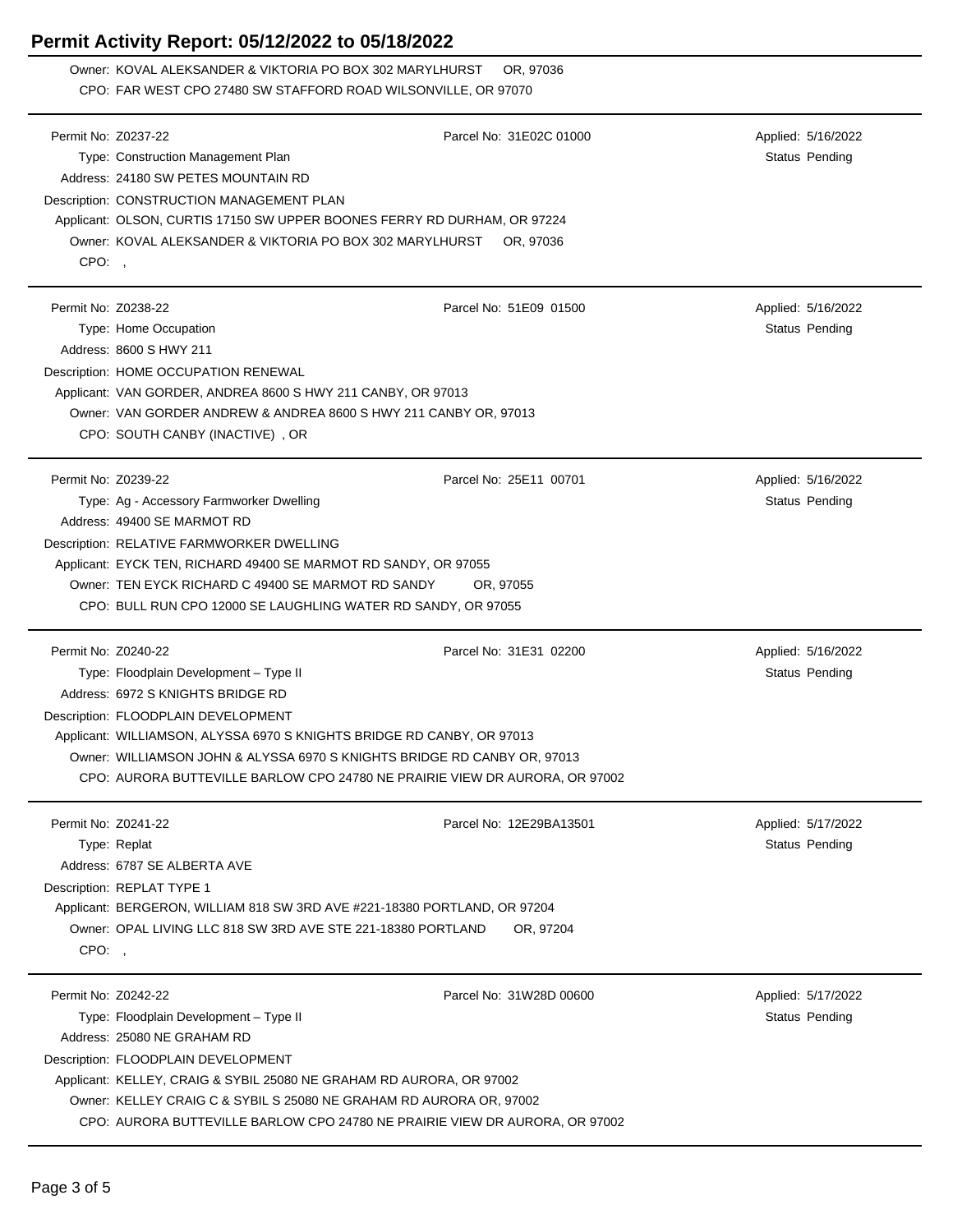| Permit No: Z0243-22                                                    | Parcel No: 31W28D 00600                                                             | Applied: 5/17/2022    |
|------------------------------------------------------------------------|-------------------------------------------------------------------------------------|-----------------------|
| Type: Greenway - Docks                                                 |                                                                                     | Status Pending        |
| Address: 25080 NE GRAHAM RD                                            |                                                                                     |                       |
| Description: WILLAMETTE RIVER GREENWAY DOCK OR BOATHOUSE               |                                                                                     |                       |
| Applicant: KELLEY, CRAIG & SYBIL 25080 NE GRAHAM RD AURORA, OR 97002   |                                                                                     |                       |
| Owner: KELLEY CRAIG C & SYBIL S 25080 NE GRAHAM RD AURORA OR, 97002    |                                                                                     |                       |
|                                                                        | CPO: AURORA BUTTEVILLE BARLOW CPO 24780 NE PRAIRIE VIEW DR AURORA, OR 97002         |                       |
| Permit No: Z0244-22                                                    | Parcel No: 43E18 01200                                                              | Applied: 5/17/2022    |
| Type: Time Extension                                                   |                                                                                     | Status Pending        |
| Address: 0 NO SITUS                                                    |                                                                                     |                       |
| Description: TIME EXTENTION OF Z0251-18                                |                                                                                     |                       |
| Applicant: RENTERIA LUNA, FERNANDO PO BOX 975 MOLALLA, OR 97038        |                                                                                     |                       |
|                                                                        | Owner: RENTERIA FERNANDO 33000 S MOLALLA FOREST RD MOLALLA OR, 97038                |                       |
| CPO: CLARKES-HIGHLAND CPO 26750 S. GARD RD MULINO, OR 97042            |                                                                                     |                       |
| Permit No: Z0245-22                                                    | Parcel No: 32E24 00404                                                              | Applied: 5/17/2022    |
| Type: Temporary Permit/Care                                            |                                                                                     | Status Pending        |
| Address: 17425 S KILLDEER RD                                           |                                                                                     |                       |
| Description: TEMPORARY DWELLING FOR CARE, RV                           |                                                                                     |                       |
|                                                                        | Applicant: MOORE, RICHARD & KARIANNE 19300 WHITNEY LN OREGON CITY, OR 97045         |                       |
|                                                                        | Owner: PIKKARAINEN DENNIS V TRUSTEE 17425 S KILLDEER RD BEAVERCREEK OR, 97004       |                       |
| CPO: HAMLET OF BEAVERCREEK PO BOX 587 BEAVERCREEK, OR 97004            |                                                                                     |                       |
| Permit No: Z0246-22                                                    | Parcel No: 12E33C 00300                                                             | Applied: 5/18/2022    |
| Type: Design Review                                                    |                                                                                     | <b>Status Pending</b> |
| Address: 9073 SE SUNNYSIDE RD                                          |                                                                                     |                       |
| Description: DESIGN REVIEW                                             |                                                                                     |                       |
| Applicant: WILLIAMS, DAN 2000 SW 1ST AVE, SUITE 420 PORTLAND, OR 97201 |                                                                                     |                       |
| Owner: GENERAL GROWTH PROPERTIES INC PO BOX 3487 CHICAGO               | IL, 60654                                                                           |                       |
| CPO: SOUTHGATE CPO,                                                    |                                                                                     |                       |
| Permit No: Z0247-22                                                    | Parcel No: 21E32B 01200                                                             | Applied: 5/18/2022    |
| Type: Signs - Replacement/Less than 60 sq. ft                          |                                                                                     | Status Pending        |
| Address: 0 NO SITUS                                                    |                                                                                     |                       |
| Description: SIGN WITHOUT A BUILDING PERMIT                            |                                                                                     |                       |
| Applicant: NEIL, ADAM 2755 SW BORLAND RD TUALATIN, OR 97062            |                                                                                     |                       |
|                                                                        | Owner: WEST LINN-WILSONVILLE SCHOOL DISTRIC 22210 SW STAFFORD RD TUALATIN OR, 97062 |                       |
| CPO: .                                                                 |                                                                                     |                       |
| Permit No: ZPAC0065-22                                                 | Parcel No: 21E12AD02900                                                             | Applied: 5/12/2022    |
| Type: Conditional Use                                                  |                                                                                     | Status Pending        |
| Address: 3811 SE CONCORD RD                                            |                                                                                     |                       |
| Description: PRE APPLICATION FOR CONDITIONAL USE                       |                                                                                     |                       |
| Applicant: VARGA, JASON 150 BEAVERCREEK RD OREGON CITY, OR 97045       |                                                                                     |                       |
|                                                                        | Owner: NORTH CLACKAMAS PARK & REC DIST 150 BEAVERCREEK RD OREGON CITY OR, 97045     |                       |
| CPO:                                                                   |                                                                                     |                       |
| Permit No: ZPAC0066-22                                                 | Parcel No: 22E09CA02000                                                             | Applied: 5/12/2022    |
| Type: Design Review                                                    |                                                                                     | <b>Status Pending</b> |

Address: 15815 SE 82ND DR